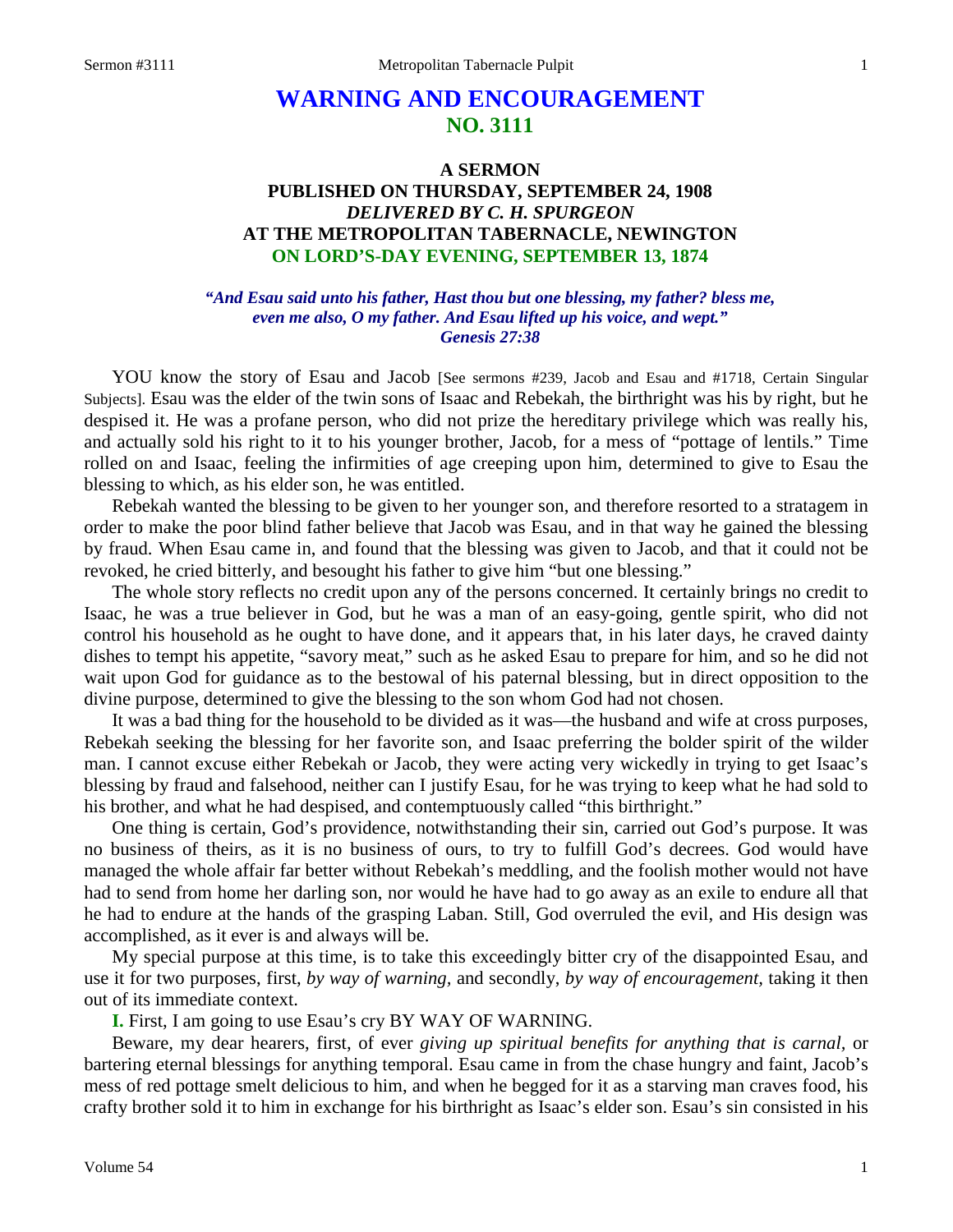willingness to sell the covenant blessing at such a price as that, yet how many nowadays are selling their souls just as cheaply as Esau sold his birthright!

Some sell their souls for what they call "pleasure." They say that they wish to be saved, but a little transient gaiety exercises more fascination over their minds than all eternal joys or the delights of present fellowship with God. The time will come when they will rue their fatal choice and call themselves a thousand fools, but just now they sneer at anything like self-denial with a view to eternal blessedness, and count that man wise who makes the moments fly most merrily, who is satisfied with the passing "pleasure" of the hour. Foolish creatures of the day, I would to God that you were only creatures of a day, that would die like the insects of a summer's evening! But for immortal souls to barter eternal happiness for present joys is folly indeed.

We have known some sell their souls for gain. They are making money in a dishonest or disreputable way. To become Christians, they must give up their business, and they frankly say that they cannot afford it. Their shop would never "pay" if it were closed on Sundays, their trade would never "prosper" if it were conducted on Christian principles! Possibly it is an evil trade, and the gain from it comes out of the vices of men. There are such trades, God save all of us from having anything to do with them! But with many, the glitter of the thirty pieces of silver is more fascinating than the Christ of God, and Judaslike, they take the silver, deliberately reject the Savior, and so commit spiritual suicide.

We have known some sell their souls for the sake of the love of their friends. They laughed at you because you frequented a place of worship, and expressed some anxiety about your eternal welfare, and made some little reform in your outward life, and because of that laughter, you have gone back like a coward. You have turned your back on heaven, and are going down to hell, merely to escape the jeers and sneers of sinners like yourself!

Such conduct is unworthy of anyone who calls himself a man, and such conduct will surely bring down the just condemnation of God upon anyone who is guilty of so acting. Yet how many snatch up the mess of pottage, and push away from them heavenly blessings for fear somebody or other should call them Methodists or Puritans, and sneer at them for their precision of character!

Alas! some have even sold their souls for the cup of the drunkard. The intoxicating cup, which is very rarely if ever, a benefit to anyone, even when taken in what is called moderation, leads to the certain damnation of many if they touch a single drop of it. It has allured thousands into the jaws of hell, they could not resist its spell when once it fell upon them.

It is, alas! only too true that men, who were once honorable and loving husbands and fathers, have become brutes and monsters, nay, I slander the brutes when I compare them with many men whom I have seen, who have seemed, through strong drink, to have made themselves into incarnate fiends. There is the "pure river of water of life, clear as crystal, proceeding out of the throne of God and of the Lamb," and there the fire-water, which has its origin among the flames of hell, and yet, when the choice is left to men, many of them prefer the fiery liquor to that water which would be in them "a well of water springing up into everlasting life."

Some of those men who are selling their souls for drink are with us here, oh that God would give them grace enough to see themselves as they really are in His sight, that they might then ask for the grace which would make them to be new creatures in Christ Jesus!

Others have sold their souls for lust—lust which I must not now describe, lest the cheek of modesty should be caused to blush. Alas! Alas! we have known some who have stood high in the esteem of their fellow men, and some who have even dared to enter the visible church of God, who, all the time, have preferred their "mistress" to the Messiah, and as surely as they continue to do so, the day will come when they will rue it. Oh, that they had the grace to rue it now, and to escape from their Delilahs! It will need more than human strength to shake off this deadly hydra, whose cruel folds have twisted themselves so tightly around them.

Beware, next, of *being content with a secondary blessing.* Esau did not seem to care that Jacob had the spiritual blessing, as he could not get that, he appeared willing to be content with a temporal one, and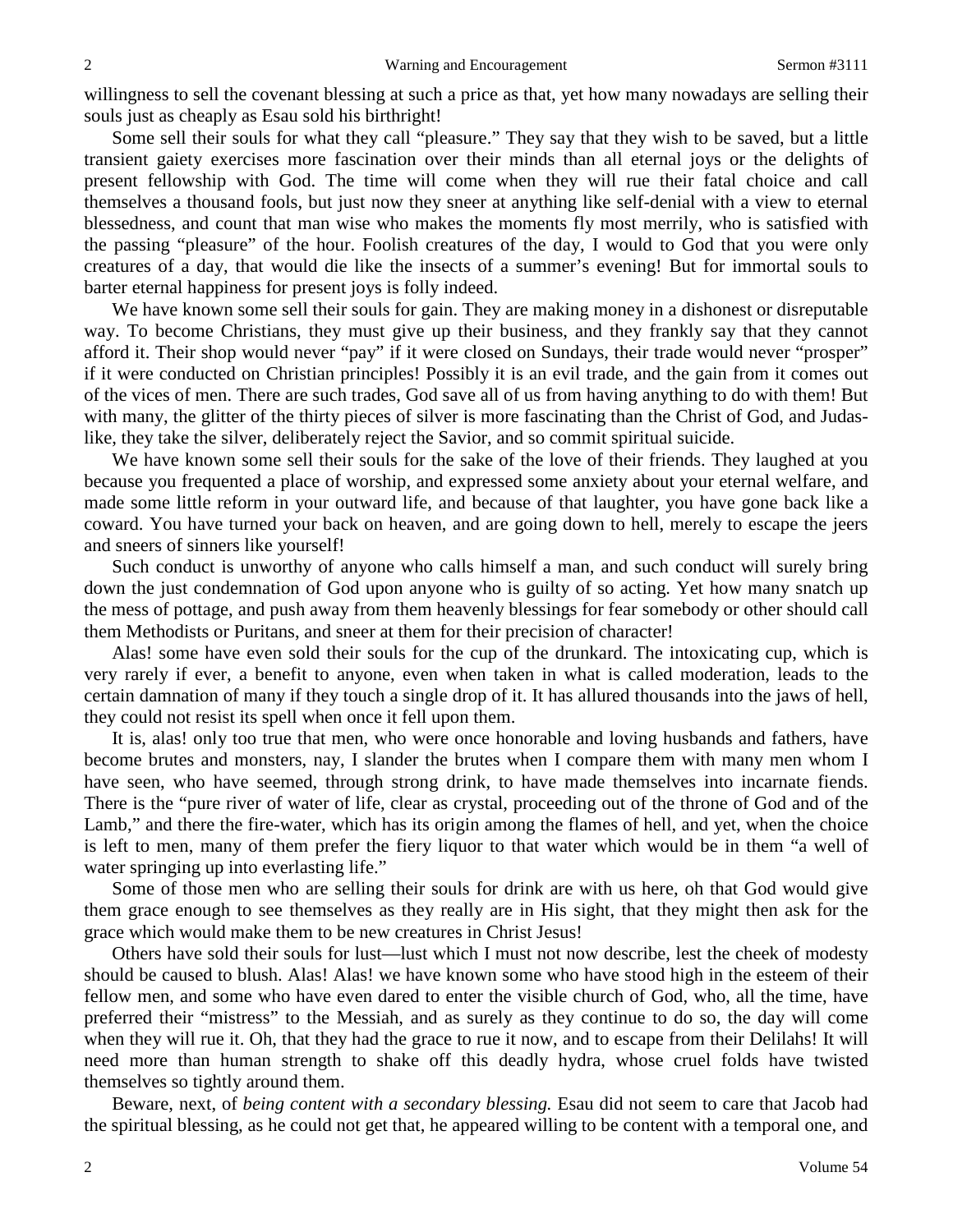many a man says, "Give me a prosperous business, give me plenty to eat and drink, let me enjoy myself, and have my full swing in this life, and then, as for those joys of which Christians talk, I do not care a snap of the finger about them. They may have their fine country up among the stars for all that I care, if I can only have my good things here."

Yes, I know that is how you talk, my friends, but I charge every sensible man here not to talk or act like that. Even if you could sell your soul for fifty years of intense physical or mental delight, what would become of your soul when the fifty years came to an end, and if you could have the fifty years extended to seventy, or even to a hundred, what would become of your soul at the end of the century? And what would become of your soul forever? It is forever, let men say what they will. "These shall go away into *everlasting* punishment: but the righteous into life *eternal*," "the punishment" is of the same duration as the "life"—forever and ever.

Is it worthwhile to make such a bargain as that—to buy a mess of red pottage at the price of your immortal soul? I charge each one of you to buy the truth, and sell it not, to lay up for yourself treasures in heaven, to get Christ, to get peace and pardon, to get acceptance with God, to get heaven in the way that this Book tells you to get it.

If you only succeed in getting broad acres of fertile fields, they must all be left, if you amass a great store of gold and silver, it must all be left to your heirs, who will probably laugh at the thought of the fool who hoarded so much for them to scatter. Do not act so foolishly, but seek to get the chief blessing, may God graciously enable you to get it this very hour!

Remember that if you leave this world without getting this blessing, you will, like Esau, find no place of repentance, though you seek it carefully with tears. Isaac could not recall what he had said, and God will never alter what He has said. There has been spreading in this country and in other lands also, the idea of universal salvation, and mark you, wherever that doctrine spreads, vice must and will spread as the natural and inevitable consequence.

When men are taught to believe in ultimate universal salvation, their immediate and legitimate inference is, "Then we may live as we like, and all will come right in the end," and they *will* live as they like, but all will *not* be right in the end! They are ambassadors of the devil who teach that lying doctrine, and they will have to answer for it at the judgment bar of God!

I bring you no such lies as that. I tell you what God's Book of truth tells me, which is that if you live and die without repentance, without faith, and without holiness, as surely as the righteous will live forever in heaven, just as surely will you live forever in hell. I implore you, as you value your immortal soul, do not imperil its eternal interest by trusting these dreams and fictions, for that is what they are.

He who is righteous when he dies will be righteous forever, and he who is unrighteous then will be unrighteous forever, so that if you do not wish to have to weep and gnash your teeth in anguish and in anger at your own stupidity, fly now, I pray you, to the hope that is set before you in the Gospel, and lay hold of Jesus, who alone can save you.

It is no pleasure to me to have to utter this solemn message. I deliver it from an aching heart, as the burden of the Lord, and having given you the warning, I leave it with you as I pass on to the second part of my subject.

**II.** Now I have more pleasant work to do, and that is to use my text BY WAY OF ENCOURAGEMENT.

I would that, this very hour, from many hearts there might arise this cry of Esau, only giving it a far higher meaning, "Hast thou but one blessing, my Father? Bless me, even me also, O my Father." And first, unconverted men and women, *is it not time that you were blessed by God?* 

Will not each one of you say to yourself, "Is it not time that I was blessed by God? So many dear to me have been blessed—my mother has long been in heaven, my sister is a member of the church, some who sat side by side with me in this pew have believed in Jesus, when will the blessing come to me? The shower has fallen all around me, am I to be left forever dry? The great tide of grace has seemed to sweep right up to my feet, will it never cast its gracious spray over me? I am getting on in years, and I was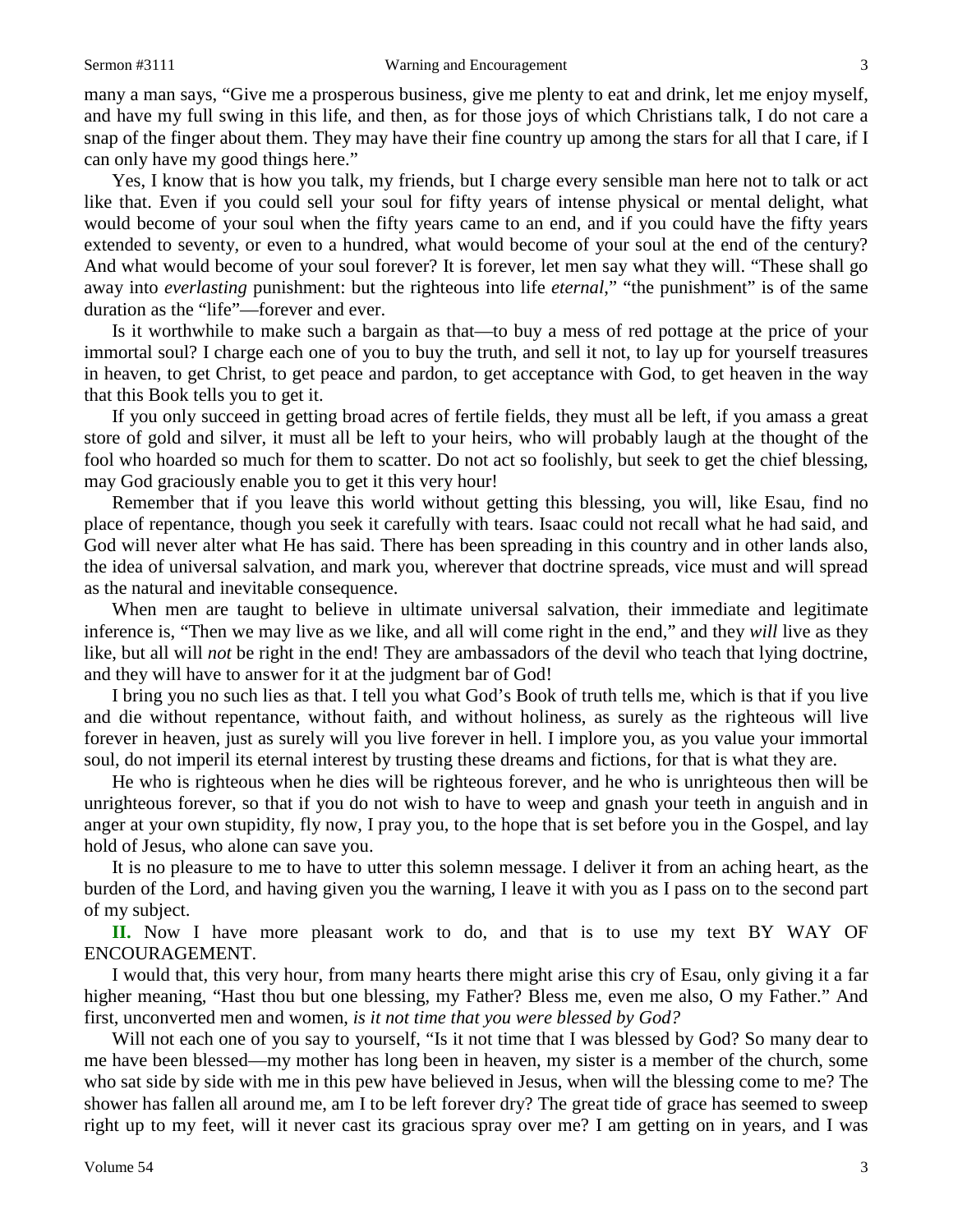brought here as a child, and now I bring my own child, but I am not yet saved. Many of my friends have died since first I heard the Gospel, and I have been to their funerals, I have lost first one relative, and then another, if I had been the one to be taken, alas, alas, what misery would my soul have been in at this moment! I have heard a great many plain Gospel sermons. Our minister does not try to make a display of oratory, he always aims at preaching to our hearts. I know that he wants to bring me to Jesus, and that he would be delighted if he heard that some word of his, or anybody else's, had brought me to trust in Christ as my Savior. It is no small privilege to hear the Gospel faithfully preached and I have at times felt the power of that Gospel, and have resolved to repent, but then I have turned back, and here I am, still unsaved. It seems a strange thing that some who were morally worse than I have been have entered into the kingdom of heaven while I have remained outside, and that some, who had not heard the Gospel half as long as I had, accepted it, while I have so far refused it."

I wish you would continue talking to yourself in that strain, both here and at home, perhaps God will bless it to you, and especially if you add to it this prayer, "O Lord, it is time that I had Your blessing. Bless me, even me also, O my Father! Pass me not by, O You loving, gracious, forgiving God, have mercy upon me and save me!"

The next question that I have to put to you is this. *Does not the plenitude of God's grace encourage you, whoever you may be, to seek His blessing?* Esau could only say to his father, "Hast thou but one blessing?" And truly, his father had but one that was worth having, but you are not talking to Isaac, you are talking to JEHOVAH, and when you approach Him to seek His blessing, you know that He can bless as many as He wills, and that if He should withhold the blessing, He would be none the richer, and if He should give it, He would be none the poorer, for He is an infinite God, able to do for all who come to Him all that they need.

God has innumerable sons and daughters, why should not you be among them? He has a blessing for every one of them, for of His children it can be truly said, "If children, then heirs," all of them heirs, then why should not you be among them? If I knew that only three or four persons could be saved, I would not rest till I knew that I was one of them, but since God has so large a family, surely I may have good hope in coming to Him, if He gives me the grace to say, "I will arise and go to my Father, and will say unto Him, Father, I have sinned."

It should encourage you to seek God's blessing when you think of the plenitude that there is in Jesus Christ, God's Son. The merit of Christ was infinite, the sheep, for whom He laid down His life are innumerable as the stars of the sky and the sand on the seashore. All who have believed in Him, and all who shall yet believe in Him, belong to that redeemed flock, so why should not you be among them? "Believe on the Lord Jesus Christ, and *thou* shalt be saved," for "He is able also to save them to the uttermost that come unto God by Him."

You ought also to be encouraged to seek God's blessing by the plenitude and power of the Holy Spirit. He is able to soften the hardest heart, and to subdue the most stubborn will. There is no sinful habit that He cannot overcome. He can give you the grace to enable you to resist the strongest temptation, and to conquer the fiercest besetting sin. There is almighty power in the ever-blessed Spirit, so that there is no limit to His regenerating and sanctifying work.

Well then, with the infinite Father, and the infinite Redeemer, and the infinite Spirit, you need not say, "Hast thou but one blessing?" but you may open your mouth wide, that God may fill it. We are still authorized by the Giver of the great Gospel feast to cry, "Yet there is room." The provisions of that royal banquet are not merely for the few who belong to some insignificant little sect, and who reckon themselves to be all of the Lord's elect. I can, by faith, see enormous tables laden with the oxen and the fatlings that have been killed, for the great King has made a great supper in honor of His Son's marriage, and He has bidden many to come to it.

I know that heaven is not meant for a small, select company of saints, for John saw there "a great multitude, which no man could number, of all nations, and kindreds, and people, and tongues," who "stood before the throne, and before the Lamb, clothed with white robes, and palms in their hands; and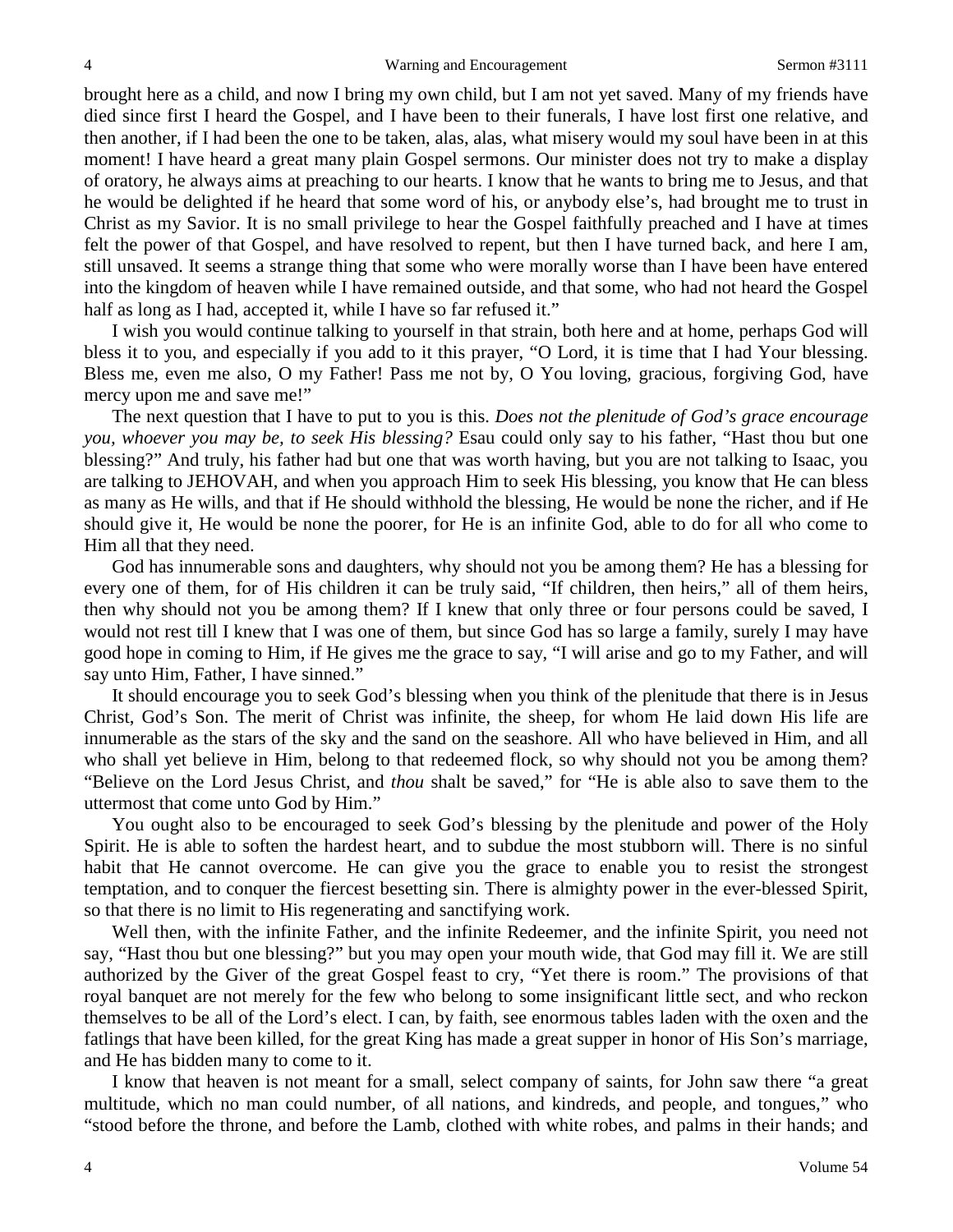cried with a loud voice, saying, "Salvation to our God who sitteth upon the throne, and unto the Lamb" [Mr. Spurgeon's exposition on this passage and the remaining verses of Revelation seven, is given in sermon #2704]. Then why should not *you* be among them? Ask yourself that question on your knees before God.

If I were ill, and there was only one physician in the whole of London, I would try to seek him out, but I should not be very hopeful of being healed by him. But the hospital of grace has room in it for all the patients who ever come to it, and never did the porters have to shut the door and say, "There is no room for any more." That can never be the case. God "delighteth in mercy."

There is such a fullness of grace in Christ Jesus that whosoever comes to Him He will in no wise cast out [See Sermon #3000, "NO. 3000—Or Come and Welcome," the sermon by Mr. Spurgeon that will be sent to anyone in the whole world who sends a postcard, containing the sender's name and address, to Messrs. Passmore & Alabaster, 4 Paternoster Buildings, London, E. C.]. Then should not this encourage each one of you to believe in Jesus Christ, and so to live forever, for "he that believeth on the Son hath everlasting life"?

Further, dear friends, *are there any valid reasons why you should not be blessed?* Do you really want to be blessed by God? Someone says, "Oh, that my sins were pardoned! Oh, that I had a new heart and a right spirit! I fain would find the Savior if I could." Is there any reason why you cannot find Him? "I have been a very great sinner." That is no reason, for many great sinners have found Christ, so why should not you? "But I have a very hard heart." That is no reason why you should not be saved, for many very hard hearts have been softened by the Holy Spirit, and when you have a redemption which is of infinite value and a Holy Spirit with infinite power to renew the heart, the greatness of past sin or the deepness of present depravity cannot be a reason why infinite mercy should not be shown to you.

Can you find me any text in the Bible where it is written that you cannot be saved? I have heard an anxious soul sometimes say, "I know I never shall be saved." But how do you know that? I believe that it is not so. Christ Himself said that "all manner of sin and blasphemy shall be forgiven unto men," and even under the old dispensation, God said, by the mouth of the prophet Isaiah, "Come now, and let us reason together...though your sins be as scarlet, they shall be as white as snow; though they be red like crimson, they shall be as wool."

You cannot put your finger upon a single passage of Scripture which proves that you will be lost, so do not believe that it must be so till you have it from God's own mouth. Never imagine that you are excluded from His pardoning mercy till He Himself says that you are, and He has never said that yet.

Who is there that stands in your way? I know that the devil does, but then Christ is the devil's Master, and He can enable you to overcome him. Do you know of one true minister of the Gospel who would push you back if he saw you coming to the Savior? I know one who would gladly give you a helping hand, and draw you to Christ if he could. Would your godly mother be grieved if she heard that you were converted? Is anybody (except Satan) praying that you may not be saved? I never heard of a prayer of that sort, and I never shall, but day and night the Lord's elect cry unto Him, "Bring the wanderers in! Let Jesus see of the travail of His soul until He is satisfied."

Did you ever hear me preach a sermon to prove that you had no right to lay hold on eternal life? I have heard of very discouraging sermons preached by ministers who seemed to be afraid that too many people would get to heaven—as if it were "a close borough" for a few special favorites in the very small congregation at "Rehoboth" or "Jireh." That is dying out, and I bless God that it never has been heard here. We preach to you a great Gospel, and a free Gospel, and our hearts are yearning over you with a strong desire that you may be saved!

Can you point to any attribute in God, or to any action on God's part, which looks like malevolence towards you? You tell me that He has dealt severely with you in His providence. If so, it was that He might drive you to Himself. Has He broken your idols in pieces? If so, it is that you may worship the one living and true God! Are you very poor? Perhaps it is the best thing that could happen to you. How few rich folk ever enter the kingdom of heaven!

Can you see anything in Jesus Christ that forbids sinners from coming to Him? Look at His wounds, do they say, "Sinner, stay away from Me"? Look at His thorn-crowned brow, does that say, "I do not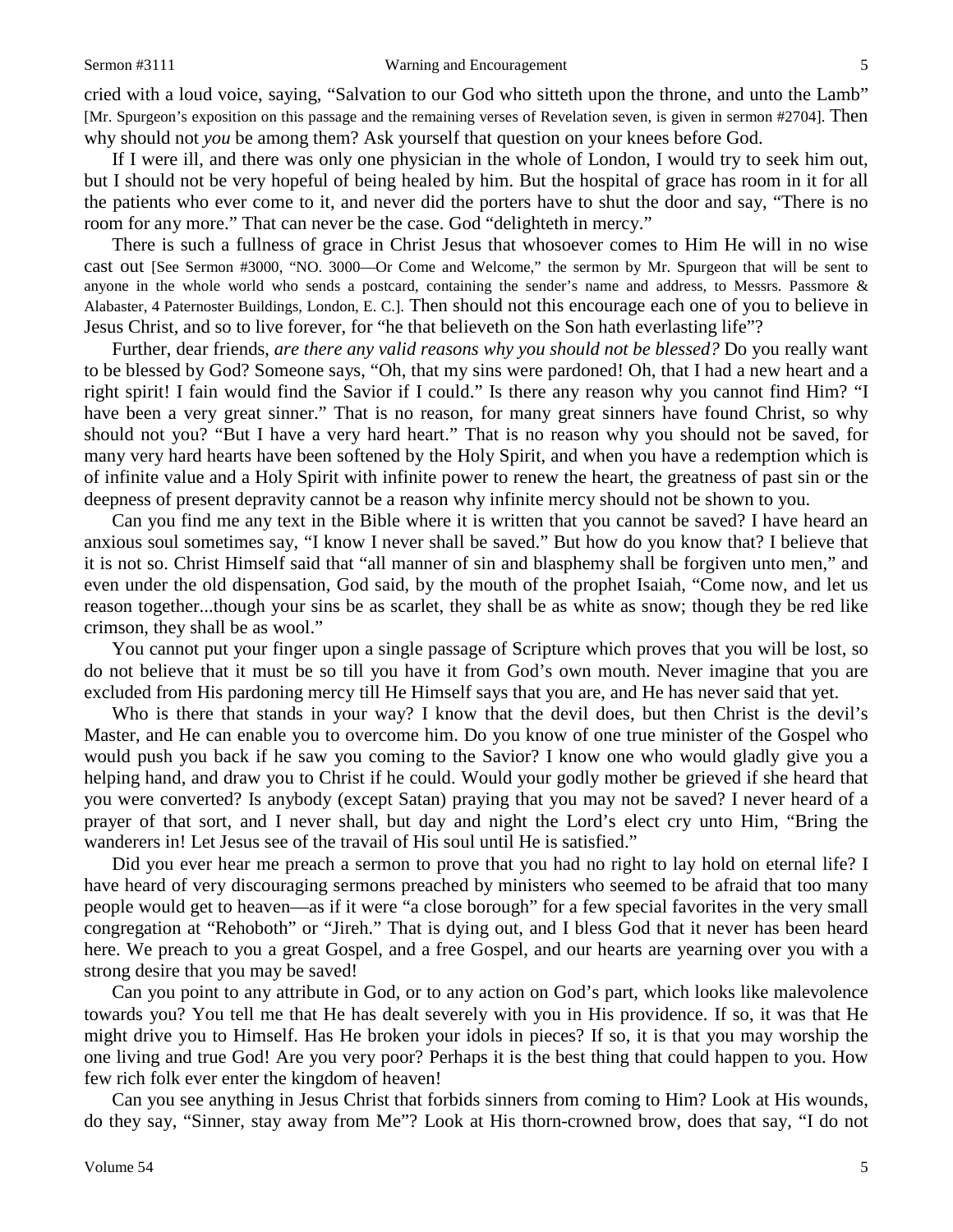want you to come to Me"? Look at His widely-extended arms upon the cross, do they repel you? Nay, rather, are they not kept open that the biggest sinners may get at His heart, and find peace and pardon there? Think of the Holy Spirit, and read about what He has done, and then see if there is anything in Him to show that He does not want you to come to Christ. Why, He is the blessed Spirit who draws sinners to Christ, He does not drive them away from Christ.

If the Spirit convinces you of sin, it is not in order to make you despair—except to make you despair of saving yourself, and that is a good work, for it will lead you to look to Jesus, that you may find eternal life in Him. I dare to say that there is nothing in the Father, there is nothing in the Son, and there is nothing in the Holy Spirit, which should make any truly repenting and believing sinner say, "Mercy is not for me." On the contrary, there is a great attraction about each blessed Person of the Divine Trinity to draw sinners to Himself.

Now let me suggest one or two *reasons why you should find mercy, if you come for it in God's way,*  and God's way is that you should believe in His Son, Jesus Christ—that you should trust your soul into His eternal keeping. If you do that, there are many reasons why you may expect to find mercy at His hands.

First, it would be an answer to the prayers of God's people. It is certain that God hears His people's prayers. I know that many have been praying that you may be saved. So your salvation would assure them that their prayers had been heard, and surely that is what God delights to do. It would be wrong for you to rely upon other people's prayers for your salvation, but I do bid you take comfort from the thought that it would cheer the saints of God to see you saved.

The happiest church meetings that we ever have are those when there are many converts coming forward to tell what the Lord has done for their souls. Now the Lord Jesus very dearly loves His church, she is His spouse, and as a good husband loves to please his wife, so Jesus loves to please His church, and nothing can please His church so much as to see sinners saved, so I think that is one good reason why we may expect that He will save many of you.

Besides that, if you are saved, whether you are a great sinner or a smaller one, Christ will have a new servant, and if you have been a big black sinner, Christ will have an especially good servant if He converts you from the error of your ways. Whatever you do, you do it heartily, you now persecute the saints with all your might, but if you were converted, you would love Christ as Mary Magdalene did, or as Saul of Tarsus did, and our Master delights to have such a servant as you would make! I trust, therefore, that you will be encouraged by the thought that as He wants many such servants, perhaps He will have you as one of them.

And again, if you were converted, it would make the angels glad. Fresh hallelujahs and hosannas would resound throughout high heaven if you were born again, a new creature in Christ Jesus. They would set all the bells a-ringing with celestial carillons because another sinner had been saved from going down to the pit. I think God will do it, for He loves to hear the melodies of the holy angels and of the spirits of just men made perfect.

Besides, it would be to His own glory in heaven above and down here among the sons of men. Oh, if the Lord would but convert some of the cardinals and priests of the Church of Rome, and some of the great infidel philosophers of the present day, and some of the licentious "nobility" as they are called, what high honor would be brought to the name of Jesus Christ!

I must not detain you longer, but I must just urge you, if you really want the blessing of God, in the shape of pardoned sin and acceptance by Christ, to seek it from the Lord as earnestly as Esau sought the blessing of Isaac. He sought in vain, but you will not seek in vain. If you believe in Jesus Christ, you shall be saved, be you who or what you may. We have God's Word for it—the Word of God who cannot lie.

Esau pleaded piteously with his father, "Bless me, even me also, O my father." He was a rough, wild man, yet plaintively he put his plea before his old father, Isaac, "Bless me, your elder son, your Esau,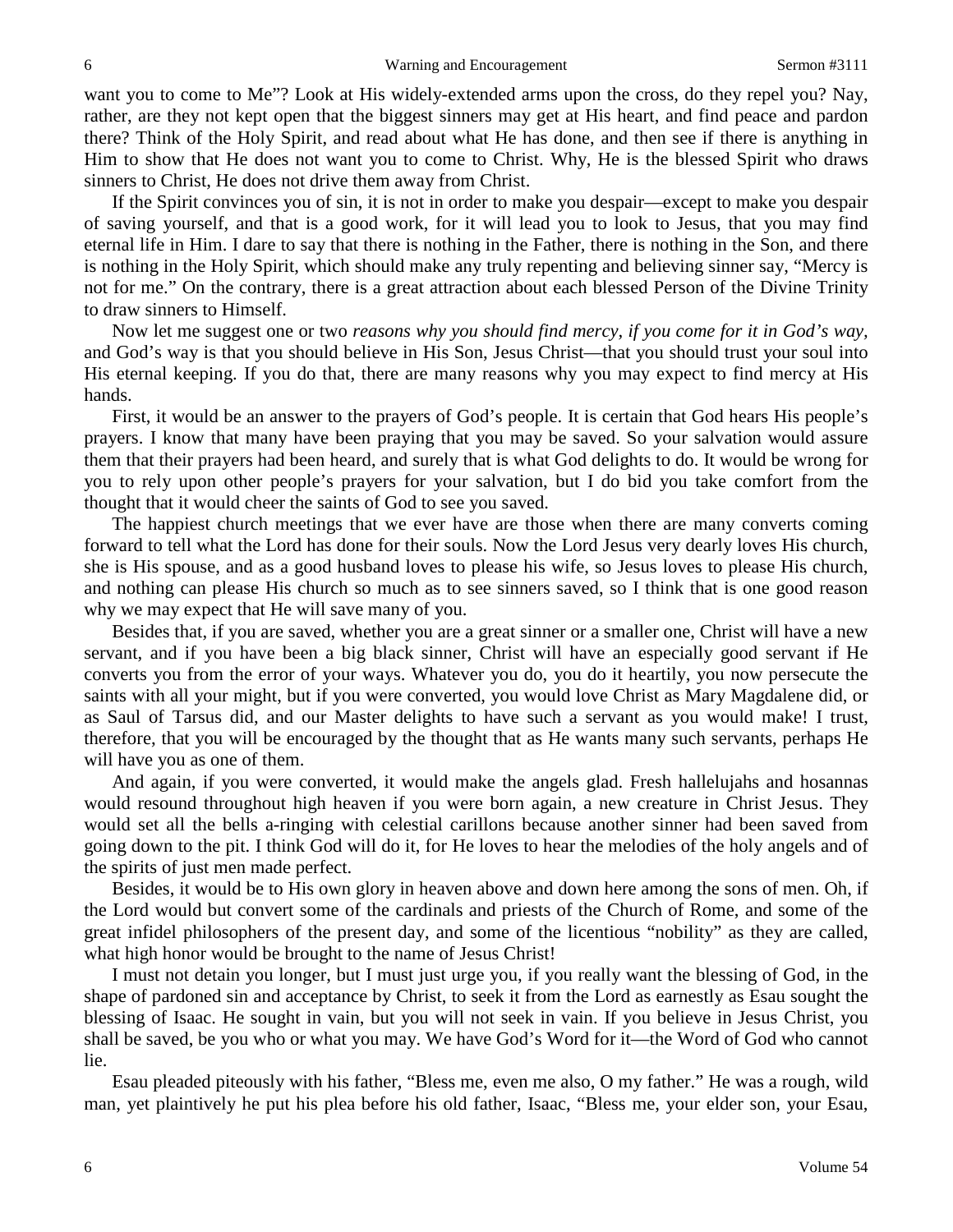You will not seek God's blessing in vain if you do but seek it sincerely and earnestly. Without His blessing, you are condemned already. Without His blessing, you will be condemned forever. With His blessing, there is heaven for you, without it, there is hell. With His blessing, there is peace and joy, without it, there is a gloomy future, ever growing darker and darker until it becomes eternal midnight. Cry mightily to God now for His blessing, and while you cry, look to Jesus on the cross, bleeding out His life for the guilty. One believing look at Him saves the soul forever.

Again I quote Paul's words to the jailer at Philippi, "Believe on the Lord Jesus Christ, and thou shalt be saved." I do not know what more I can say. If I have been talking to sensible men who value their immortal souls, and God blesses my message, I have said enough. If I speak to those who are besotted with their sin, and bent on committing spiritual suicide, I could not say enough though I spoke till your ears could no longer hear, and my tongue could no longer speak. Eternal Spirit, arrest the elect of God this very hour, and bring them to see themselves as they are, and then to see Christ as their Savior, and force from each one of them this cry, "Bless me, even me also, O my Father." Amen.

### **EXPOSITION BY C. H. SPURGEON**

#### *HEBREWS 12*

The apostle, having described the heroes of the faith, represents them as witnesses of the great race [See sermon #2037, The Rules of the Race] which Christians in all ages have to run. All through the chapter he keeps up the idea of the great Olympic games, and represents the saints as occupied with spiritual athletics in the presence of God, the angels and glorified men.

**Verse 1.** *Wherefore seeing we also are compassed about with so great a cloud of witnesses, let us lay aside every weight, and the sin which does so easily beset us, and let us run with patience the race that is set before us,—*

In those games, those who ran and wrestled wore very little clothing, or often nothing at all. A runner might lose the race through being entangled by his scarf, so he laid aside everything that might hinder or hamper him. Oh, for that blessed consecration to our heavenly calling, by which everything that would hinder us shall be put aside, that we may give ourselves, disentangled, to the great Gospel to race!

**2.** *Looking unto Jesus the author and finisher of our faith; who for the joy that was set before him endured the cross, despising the shame, and is set down at the right hand of the throne of God.*

His race is complete, His wrestling is over, so He sits down with the great Judge of all as the One who has won His crown forever. Let us look to Him [See sermon #1073, A Honeycomb]*.*

**3.** *For consider him that endured such contradiction of sinners against himself, lest ye be wearied and faint in your minds* [See sermon #236, The Shameful Sufferer].

Think how He wrestled, think how He ran, and let your consideration of Him nerve you for your struggle, and brace up every muscle of your spirit, so that you will be determined that, as He won, so will you by the divine help of Him who is "the author and finisher of our faith."

**4.** *Ye have not yet resisted unto blood, striving against sin.*

Paul reminds you that in your wrestling, you may have to endure a still sterner struggle, "Ye have not yet resisted unto blood, striving against sin."

**5-7.** *And ye have forgotten the exhortation which speaketh unto you as unto children, My son, despise not thou the chastening of the Lord, nor faint when thou art rebuked of him: for whom the Lord loveth he chasteneth, and scourgeth every son whom he receiveth. If ye endure chastening, God dealeth with you as with sons; for what son is he whom the father chasteneth not?*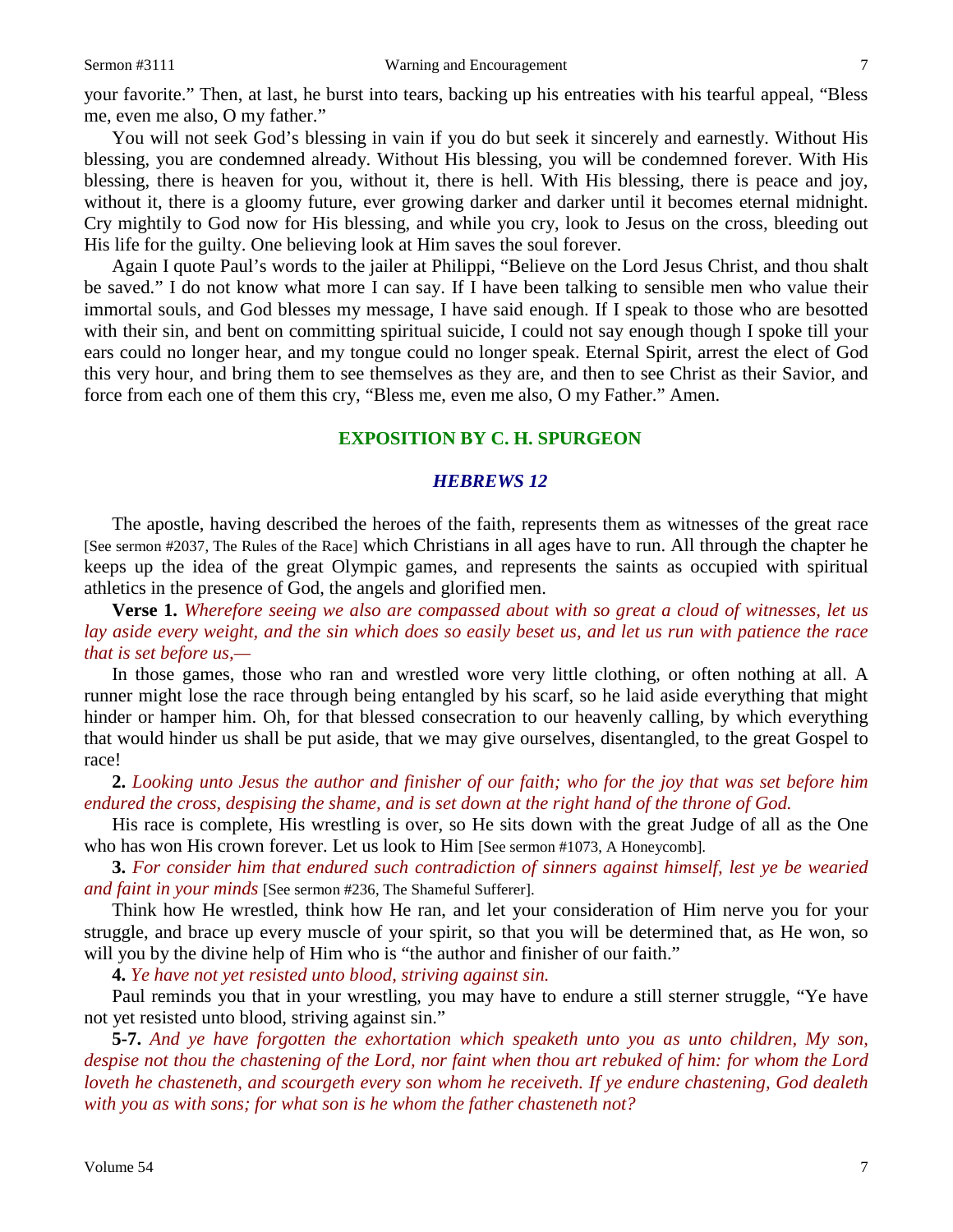The apostle's intention is to harden us to any suffering that may come to us in this mortal life. He does so first by showing us that we are like wrestlers and racers, and that we must expect to endure much hardship if we are to win the crown. We are to "endure hardness." The crown cannot be won without it. You know what men will do to win an earthly crown, but the heavenly crown is an immortal, unfading one, so how much more may be expected of you in the way of patient endurance in your effort to win it.

Then Paul changes the figure and says, "You are the sons of God, and that is the reason why you are admitted to the arena where these sacred strugglings take place, and as you are the sons of God, you must endure the chastening rod [See sermon #48, Chastisement] as a part of your training." Dear brethren in Christ, will not each one of you thankfully accept it and say, "As this is one of the evidences of my sonship, I will thank God for every cut of the rod, and bless His holy name for every twig of it."

**8.** *But if ye be without chastisement, whereof all are partakers, then are ye bastards, and not sons.*

A man may neglect such a child as that, for he is not his legitimate child, and God does not care for professors who, though they seem to be His children, are not His true sons, so they are pampered, indulged, and spoiled, and left to enjoy themselves while they are here, as the Lord well knows that they will have nothing but sorrow and misery hereafter.

**9-10.** *Furthermore we have had fathers of our flesh which corrected us, and we gave them reverence: shall we not much rather be in subjection unto the Father of spirits, and live? For they verily for a few days chastened us after their own pleasure; but he for our profit, that we might be partakers of his holiness.*

God is the Father of our spiritual nature, so if He pleases to chasten us for our profit, shall we not humbly yield ourselves up to Him, and let Him do with us whatever He wills?

**11.** *Now no chastening for the present seemeth to be joyous, but grievous:*

It would not be chastening if it were a joy to us, it is necessary, in order that it may be chastening, that it should be grievous.

**11.** *Nevertheless afterwards—*[See sermon #528, Chastisement—Now and Afterwards]

Oh, what melodious music there is in those two words to ears and hearts that are divinely taught to appreciate it! "Nevertheless afterwards"—

**11-14.** *It yieldeth the peaceable fruit of righteousness unto them which are exercised thereby. Wherefore lift up the hands which hang down, and the feeble knees; and make straight paths for your feet, lest that which is lame be turned out of the way; but let it rather be healed. Follow peace with all men,—*

Run after it. It will often seem to run away from you, so you must pursue it and capture it, "Follow peace with all men,"—

**14-16.** *And holiness, without which no man shall see the Lord: looking diligently lest any man fail of the grace of God;* [See sermon #940, The Winnowing Fan]

"Lest he should come short of the grace of God, and as it were fall back. Paul is still keeping to his illustration drawn from the wrestling at the Olympic games. Sometimes, the wrestler gave his opponent a back fall, and down he went, and so lost the crown, beware lest such a fall should happen to you in your spiritual wrestling.

**15-16.** *Lest any root of bitterness springing up trouble you, and thereby many be defiled; lest there be any fornicator,—*

Fornication was the special sin of that age, in fact, it was so common that the heathen did not reckon it to be a sin at all. Knowing of the tendency to licentiousness in all around them, Paul specially warned the Hebrew Christians against that horrible evil.

**16-17.** *Or profane person, as Esau, who for one morsel of meat sold his birthright. For ye know how that afterward, when he would have inherited the blessing, he was rejected: for he found no place of repentance, though he sought it carefully with tears.*

His father could not transfer to him the blessing which he had given to Jacob.